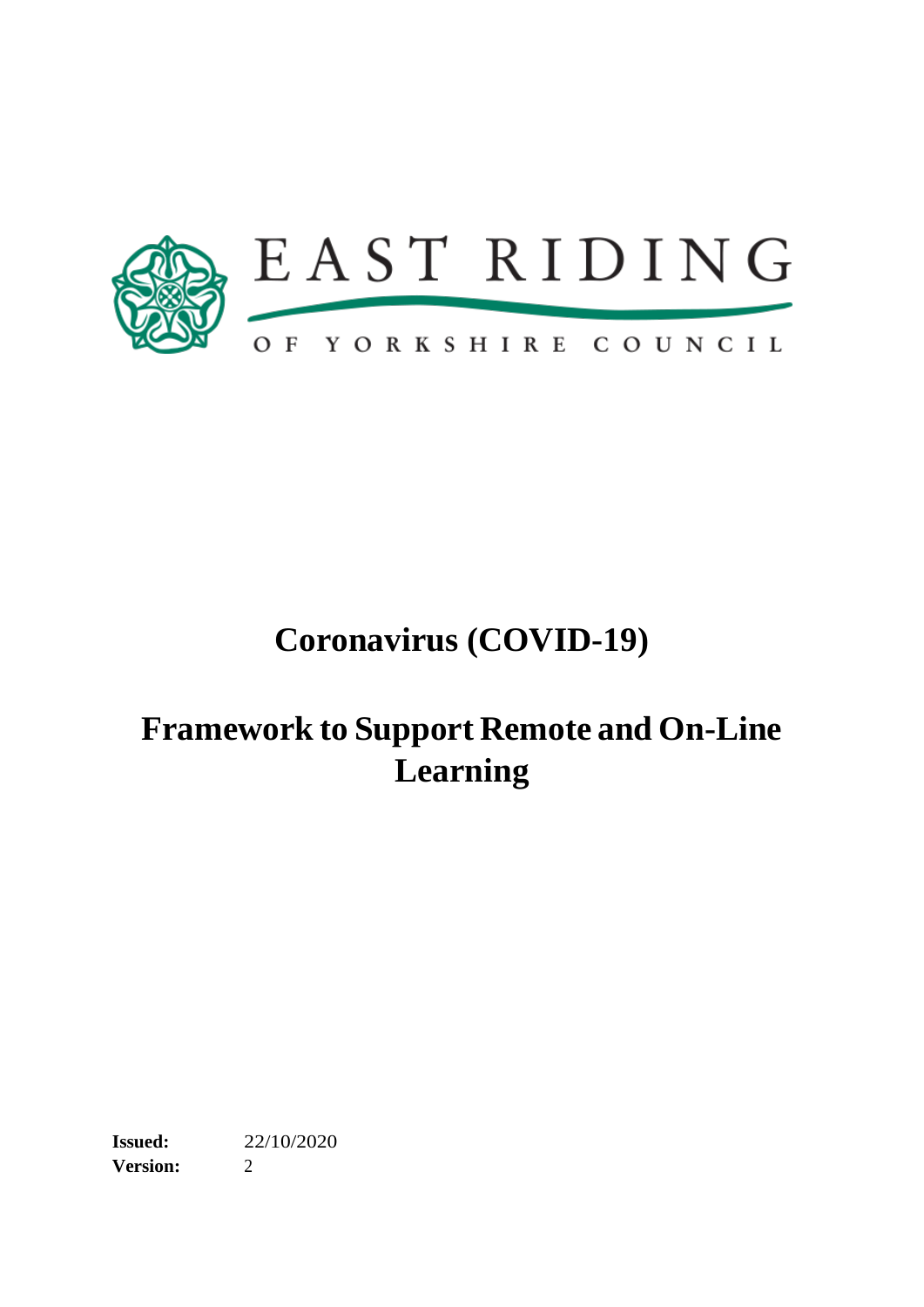# Contents

| Preparing for transition post 16 and post 18 - home learning/blended learning opportunities  7 |  |
|------------------------------------------------------------------------------------------------|--|
|                                                                                                |  |
|                                                                                                |  |
|                                                                                                |  |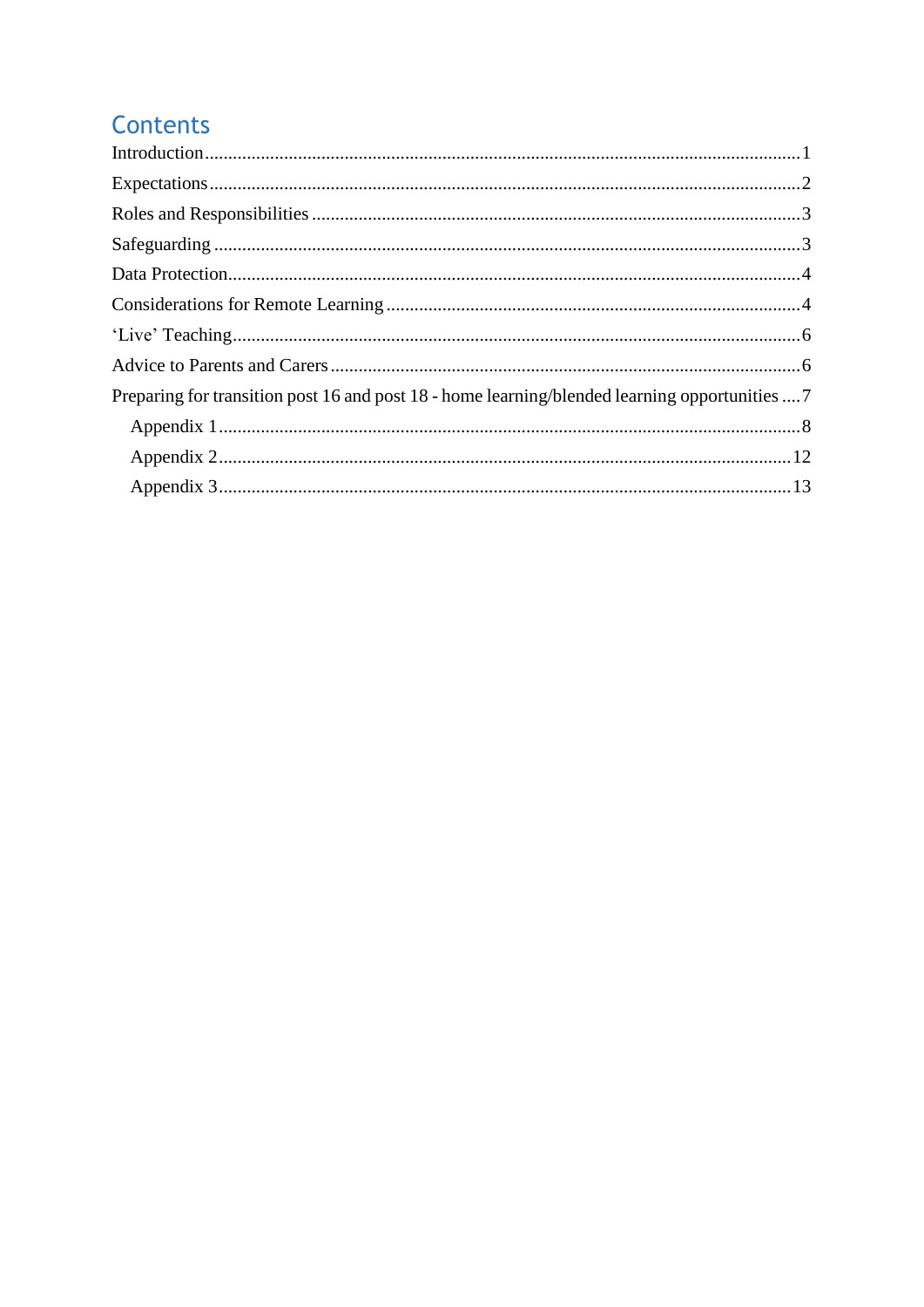

# **Coronavirus (COVID-19)**

# **Remote Learning Framework**

# <span id="page-2-0"></span>**Introduction**

From 22 October 2020, it is a statutory responsibility for all schools to develop a remote learning plan (see Appendix 1 for an example of a plan).

This framework is to help schools and teachers support pupils' remote education during the coronavirus(COVID-19) outbreak. Itshould be read alongside statutory safeguarding guidance on [Keeping C](https://www.gov.uk/government/publications/keeping-children-safe-in-education--2)hildren Safe in [Education](https://assets.publishing.service.gov.uk/government/uploads/system/uploads/attachment_data/file/912592/Keeping_children_safe_in_education_Sep_2020.pdf) (KCSiE).

Schools should ensure that they:

- Outline **expectations** for online learning in a range ofscenarios;
- Consider the **roles, responsibilities and personnel** likely to be involved and their role in supporting delivery of remote learning;
- Ensure staff awareness of the procedures designed to **safeguard** staff and pupils;
- Consider their approach to **remote learning** for pupils who are not in school (selfisolating/unable to attend school for an extended period oftime);
- Provideappropriateguidelinesfor**dataprotection**.

This document has been written to follow the details set out in:

- [Guidance for full opening: schools -](https://www.gov.uk/government/publications/actions-for-schools-during-the-coronavirus-outbreak/guidance-for-full-opening-schools) GOV.UK
- [Teaching during coronavirus \(COVID-19\) -](https://www.gov.uk/guidance/remote-education-during-coronavirus-covid-19) GOV.UK
- [COVID-19 contain framework: a guide for local](https://www.gov.uk/government/publications/containing-and-managing-local-coronavirus-covid-19-outbreaks/covid-19-contain-framework-a-guide-for-local-decision-makers) decision-makers

The document also takesinto account feedback collected from school leaders, teachers, teaching unions and research conducted by the EEF published in "Rapid Evidence Assessment - Distance Learning."<sup>1</sup>

# **Distance Learning**

For the purpose of this framework, 'Remote Learning' is referred to as the provision of learning activities that take place away from a traditional classroom. 'On-line' learning involves providing learning activities that require access to the internet.

Please note:

1

• All government guidance is subject to change and will be updated accordingly.

[https://educationendowmentfoundation.org.uk/public/files/Campaigns/Distance\\_Learning\\_Rapid\\_Evidence\\_Ass](https://educationendowmentfoundation.org.uk/public/files/Campaigns/Distance_Learning_Rapid_Evidence_Assessment_Protocol.pdf) [essment\\_Protocol.pdf](https://educationendowmentfoundation.org.uk/public/files/Campaigns/Distance_Learning_Rapid_Evidence_Assessment_Protocol.pdf)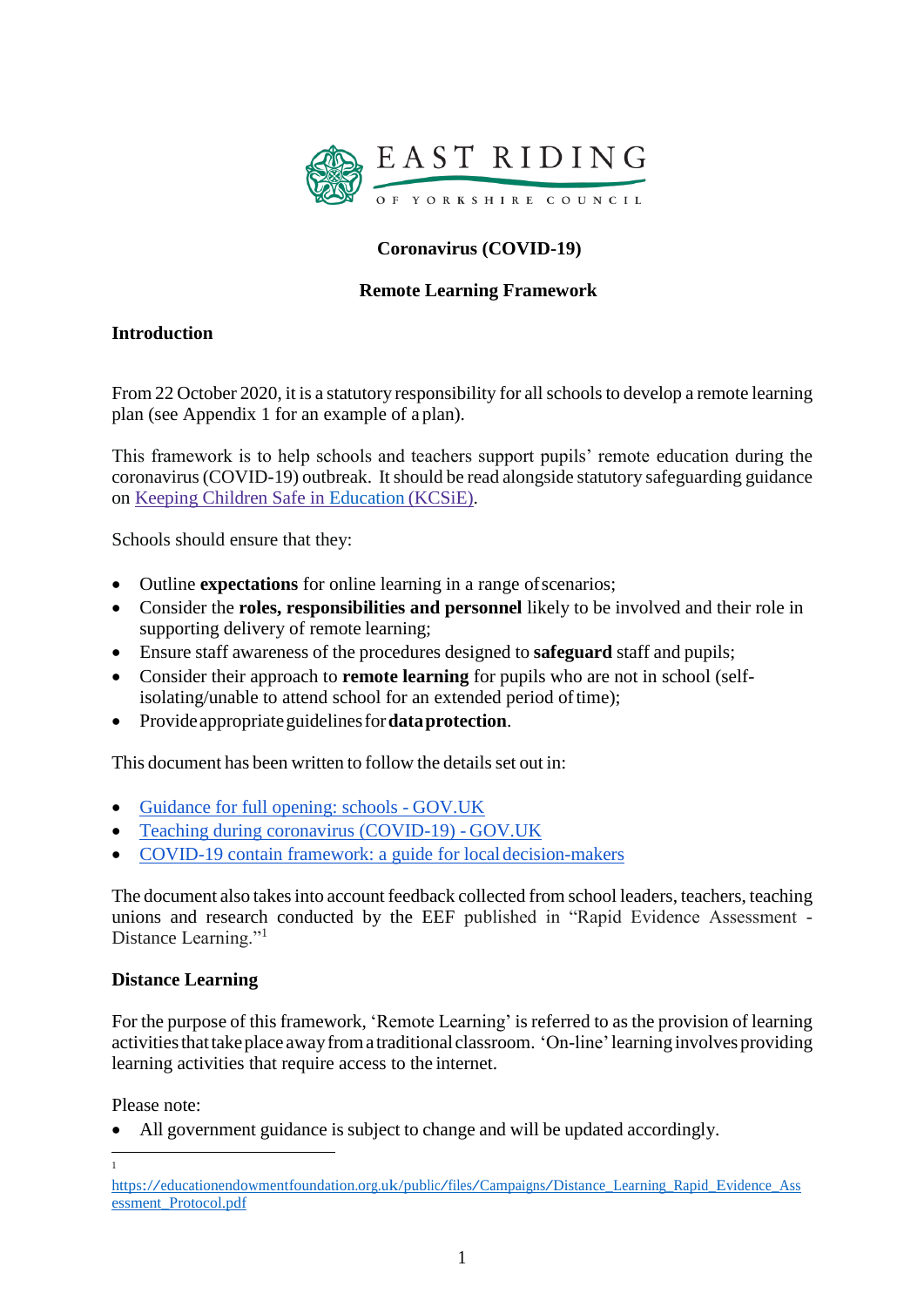• School leaders must consider how staff and relevant trade unions are consulted and engaged in the process.

# <span id="page-3-0"></span>**Expectations**

The Department for Education guidance<sup>2</sup> expects schools to<sup>3</sup>:

- Have strong remote teaching contingency plans in place and consider how to continue to improve the quality of their existing offer;
- Give pupils access to high-quality remote resources, and to provide printed resources such as textbooks and workbooks to pupils without internet access;
- Have the capacity to offer immediate remote education, where a class, group or small number of pupils need to self-isolate, or there is a local lockdown requiring pupils to remain at home;
- Have contingency plans that must be sequenced in a way that is linked to the school's curriculum expectations, and that staff must be trained in the use of online teaching tools;
- Recognise that younger pupils and some pupils with SEND may not be able to access remote education without adult support, and so schools should work with families to deliver a broad and ambitious curriculum;
- Set assignments so that pupils have meaningful and ambitious work each day in a number of different subjects;
- Teach a planned and well-sequenced curriculum so that knowledge and skills are built incrementally, with a good level of clarity about what is intended to be taught and practised in each subject;
- Provide frequent, clear explanations of new content, delivered by a teacher in the school or through high-quality curriculum resources and/or videos;
- Gauge how well pupils are progressing through the curriculum, using questions and other suitable tasks and set a clear expectation on how regularly teachers will check work;
- Enable teachers to adjust the pace or difficulty of what is being taught in response to questions or assessments, including, where necessary, revising material or simplifying explanations to ensure pupils' understanding;
- Plan a programme that is of equivalent length to the core teaching pupils would receive in school, ideally including daily contact with teachers.

Schools should continue to improve the quality of their remote education and have a strong contingency plan in place for remote provision. Details of the expectations for remote provision can be found in the [guidance for full](https://www.gov.uk/government/publications/actions-for-schools-during-the-coronavirus-outbreak/guidance-for-full-opening-schools) opening.

<sup>&</sup>lt;sup>2</sup> [https://www.gov.uk/guidance/safeguarding-and-remote-education-during-coronavirus-covid-](https://www.gov.uk/guidance/safeguarding-and-remote-education-during-coronavirus-covid-19)[19](https://www.gov.uk/guidance/safeguarding-and-remote-education-during-coronavirus-covid-19)

<sup>3</sup>

[https://assets.publishing.service.gov.uk/government/uploads/system/uploads/attachment\\_data](https://assets.publishing.service.gov.uk/government/uploads/system/uploads/attachment_data/file/923539/Remote_Education_Temporary_Continuity_Direction_-__Explanatory_Note.pdf) [/file/923539/Remote\\_Education\\_Temporary\\_Continuity\\_Direction\\_-](https://assets.publishing.service.gov.uk/government/uploads/system/uploads/attachment_data/file/923539/Remote_Education_Temporary_Continuity_Direction_-__Explanatory_Note.pdf) Explanatory\_Note.pdf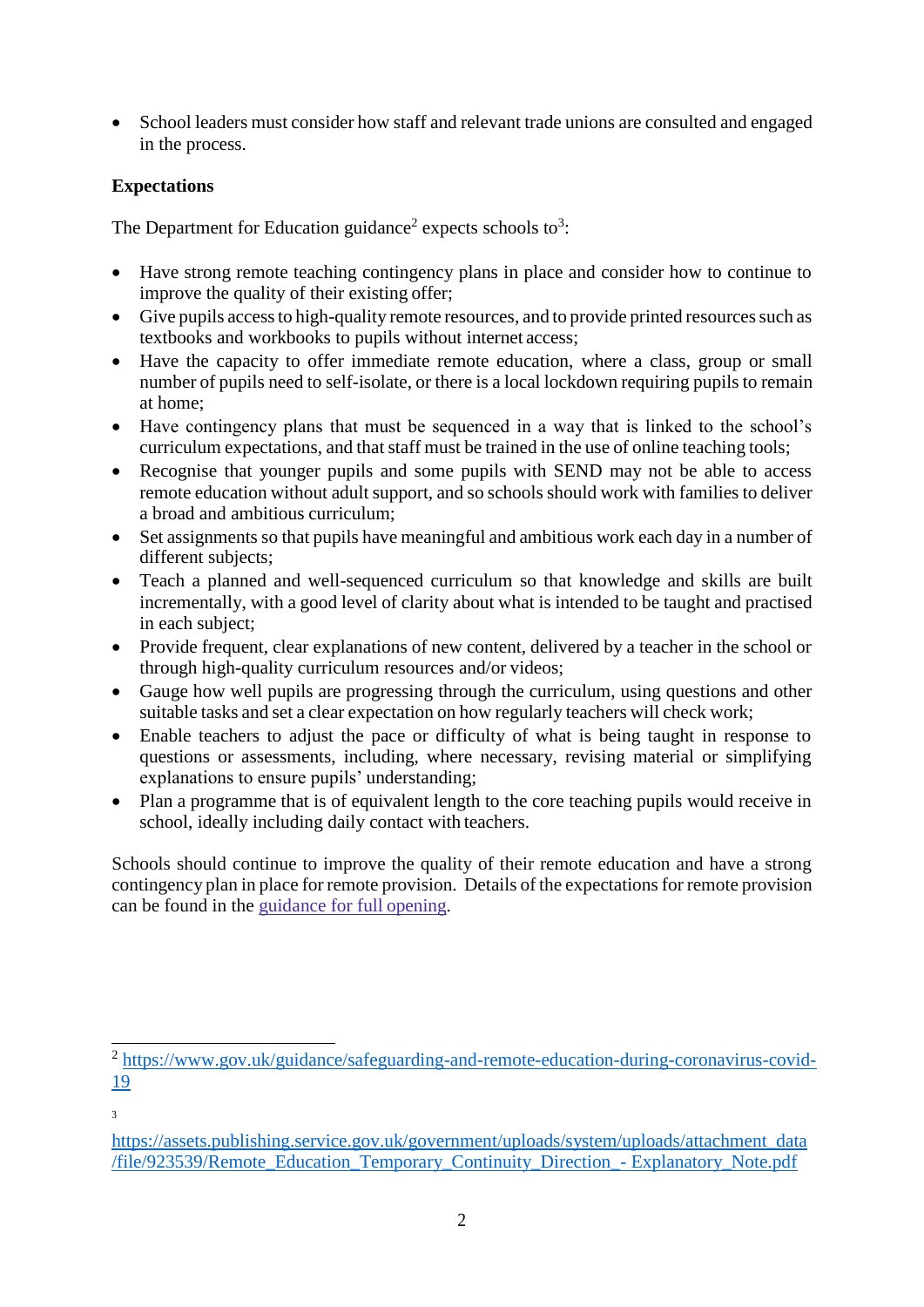# <span id="page-4-0"></span>**Roles and Responsibilities**

Schools must consider:

- The personnel likely to be involved in remote learning and their role in supporting delivery.
- The training required in the use and delivery of the remote learning (and the time costing involved).
- The role of other staff such as:
	- o The Designated Safeguarding Lead (DSL);
	- o SENCO;
	- o Pastoral staff;
	- o Staff who are shielding orself-isolating.
- The role of governors to ensure adherence to:
	- o Government guidance on remote learning;
	- o Data protection and GDPR;
	- o Safeguarding procedures;
	- o Secure remote learning systems and platforms;
	- o Ensuring that the governing board maintain a strategic oversight of remote learning and do not become involved in operational matters.

#### <span id="page-4-1"></span>**Safeguarding**

Staff must follow the school's 'Code of Conduct' which should state that personal details, including personal telephone numbers and email address, must not be shared with pupils, parents and carers.

The use of online filtering and blocking of inappropriate material and interactions must be maintained and monitored.

Dependent on the age and ability of the pupils, it is recommended that parents and carers are accessible to support their child(ren) with any technical difficulties and to support any follow up work as appropriate.

In a secondary setting only pupils and staff within the school should be able to access the lesson Parent/carers must not normally participate in, or comment on, thelesson.

In a primary or infant school parental/carer support may be required. If staff feel that a parent/carer is interacting inappropriately or unhelpfully they will need to decide if the access to the lesson is terminated and the matter reported to a Senior Manager.

All staff who interact with children, including online, must continue to look out for signs a child may be at risk. Any such concerns should be dealt with following the school's Child Protection procedures and, where appropriate, referrals should be made to Children's Social Care.

The use of online learning tools and systems must be in line with privacy and data protection/GDPR requirements.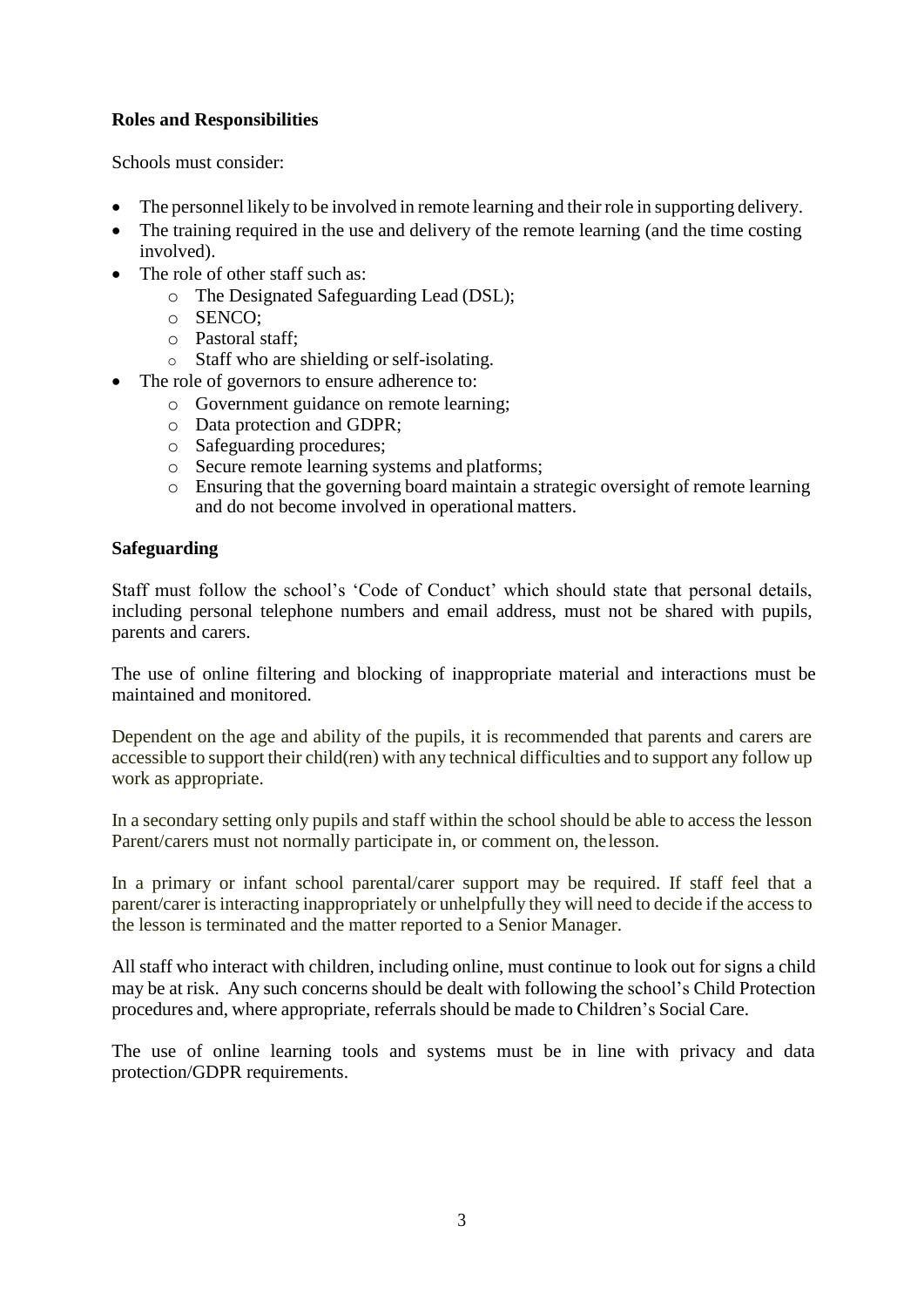# <span id="page-5-0"></span>**Data Protection**

Staff members should ensure that they are using school approved devices that use appropriate security settings and features as well as official school email addresses. Personal email addresses or telephone numbers must not be shared.

Schools must ensure that devices are installed with up to date antivirus and anti-spyware software.

All staff members must take appropriate steps to ensure their devices remain secure. This includes, but is not limited to:

- Keeping the device password-protected strong passwords are at least 8 characters, with a combination of upper and lower-case letters, numbers and special characters (e.g. asterisk or currency symbol);
- Ensuring that the device is managed in accordance with the school's GDPR policies, so that if the device is lost or stolen, the files stored on the hard drive cannot be accessed by attaching it to a new device;
- Making sure the device locks if left inactive for a period of time;
- Not sharing the device among family or friends;
- Keeping operating systems up to date always install the latest updates.

# <span id="page-5-1"></span>**Considerations for Remote Learning**

# **Use of On-Line Platforms**

Schools must:

- Establish how pupils will access resources and work to support their learning at home.
- Identify pupils who do not have immediate access to technology to support their learning or require additional support: **[https://www.gov.uk/guidance/get-help-with-technology](https://www.gov.uk/guidance/get-help-with-technology-for-remote-education-during-coronavirus-covid-19#get-laptops-and-tablets-for-children-who-cannot-attend-school-due-to-coronavirus-covid-19)[for-remote-education-during-coronavirus-covid-19#get-laptops-and-tablets-for](https://www.gov.uk/guidance/get-help-with-technology-for-remote-education-during-coronavirus-covid-19#get-laptops-and-tablets-for-children-who-cannot-attend-school-due-to-coronavirus-covid-19)[children-who-cannot-attend-school-due-to-coronavirus-covid-19](https://www.gov.uk/guidance/get-help-with-technology-for-remote-education-during-coronavirus-covid-19#get-laptops-and-tablets-for-children-who-cannot-attend-school-due-to-coronavirus-covid-19)**
- Offer a blended approach of remote learning to take into account the needs of all pupils in the context of the demographic in which they live and the setting (infant, primary, secondary).
- Consider the limitations of the technology and Wi-Fi plan for technology failure.
- Consider what work, applications and resources will be available for pupils to access.
- The frequency that work will be posted or made available to pupils.
- Be mindful of not adding to teachers' workload.
- Give consideration to preparation of resources, delivery and training requirements.
- Ensure that online lessons have protocols and behaviour policies in place to protect staff and safeguard pupils.
- Inform teachers that they are not expected to 'appear' on screen to deliver live lessons -
- Consider, with teachers, the type of on-line activity required for different tasks.
- Consider a broad range of activities, with time spent outside wherever possible. It is recommended that children be given a list of activities that can be done at appropriate times.
- Consider work and tasks to suit the age range and capabilities of the children and expected outcomes should be flexible.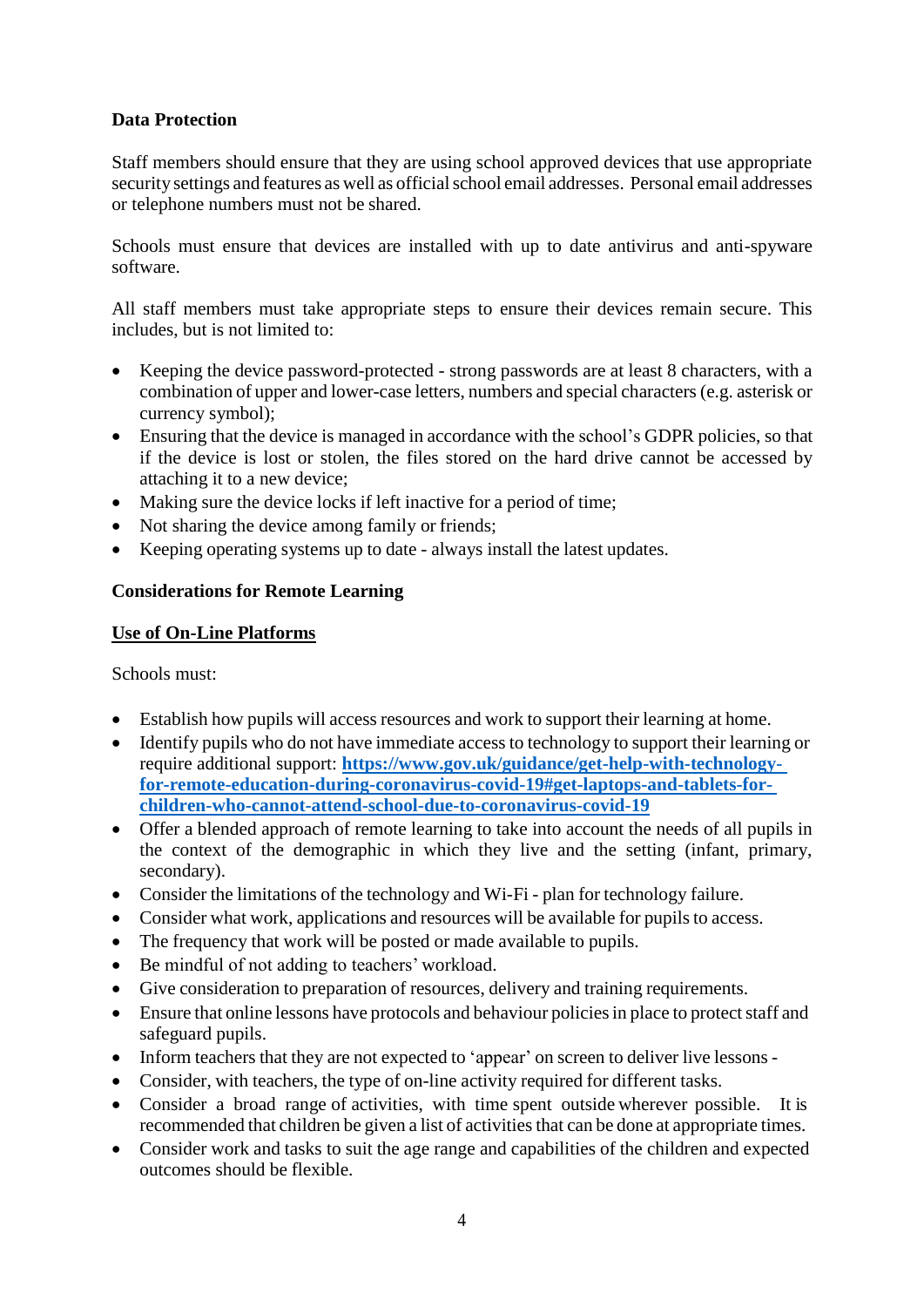• Develop strategies to provide feedback to pupils in order for them to improve their work and develop their learning further, i.e.'self-marking.

\* 'Research conducted by the EEF, published in "Rapid Evidence Assessment - Distance Learning" has shown that clear explanation, scaffolding, assessment and feedback are the most important factors when considering the effectiveness of online learning. While explanation can be delivered via pre-recorded video, assessing students' understanding and adapting the teaching to meet the immediate requirements of students cannot. Schools should therefore consider how the learning builds clearly on pupils' prior learning and how pupils' understanding is subsequently assessed.

#### **It is recommended that parents, carers and pupils are informed about the remote learning provision at the point of implementing on-line and remote learning. A template letter is provided in** *Appendix 2* **which refers to the school's on-line and remote learning offer.**

#### **Pre-Recorded Lessons**

Leaders should agree with their teaching staff the aim of on-line learning and the strategies that may be used to deliver this effectively, such as pre-recorded lessons. On-line teaching takes a different format to that delivered in the classroom.

Providing a recording of, for example, a PowerPoint presentation with narrated instructions, may be considered a suitable way in which pupils can access teaching that they may have missed. Recordings must remain the property of the teacher and must not be used for monitoring purposes.

# **Suggested Protocols for Pre-Recorded Lessons (where the teacher is visible)**

# **Before Each Online Lesson/Meeting:**

- Staff must ensure that they are dressed appropriately;
- Staff must ensure that they are in an appropriate environment, with background noise minimised as much as possible;
- Staff should consider carefully what is visible in the background;
- Staff should ensure that they are prepared for the lesson beforehand, have materials close by as it is important that the adult remains in view as much as possible;
- Ensure that there is nothing on the laptop screen other than what is needed for the lesson. Minimise or close emails, etc. Ensure that appropriate privacy settings are in place and GDPR compliance is maintained;
- Professional boundaries and interaction must be maintained at all times in line with the expectation at school and in line with the school's 'Code of Conduct;'
- Speak slowly and clearly at all times, using professional language;
- Set videos to 'Unlisted' so that only people who have the link (e.g. parents who have been emailed) will be able to see the video.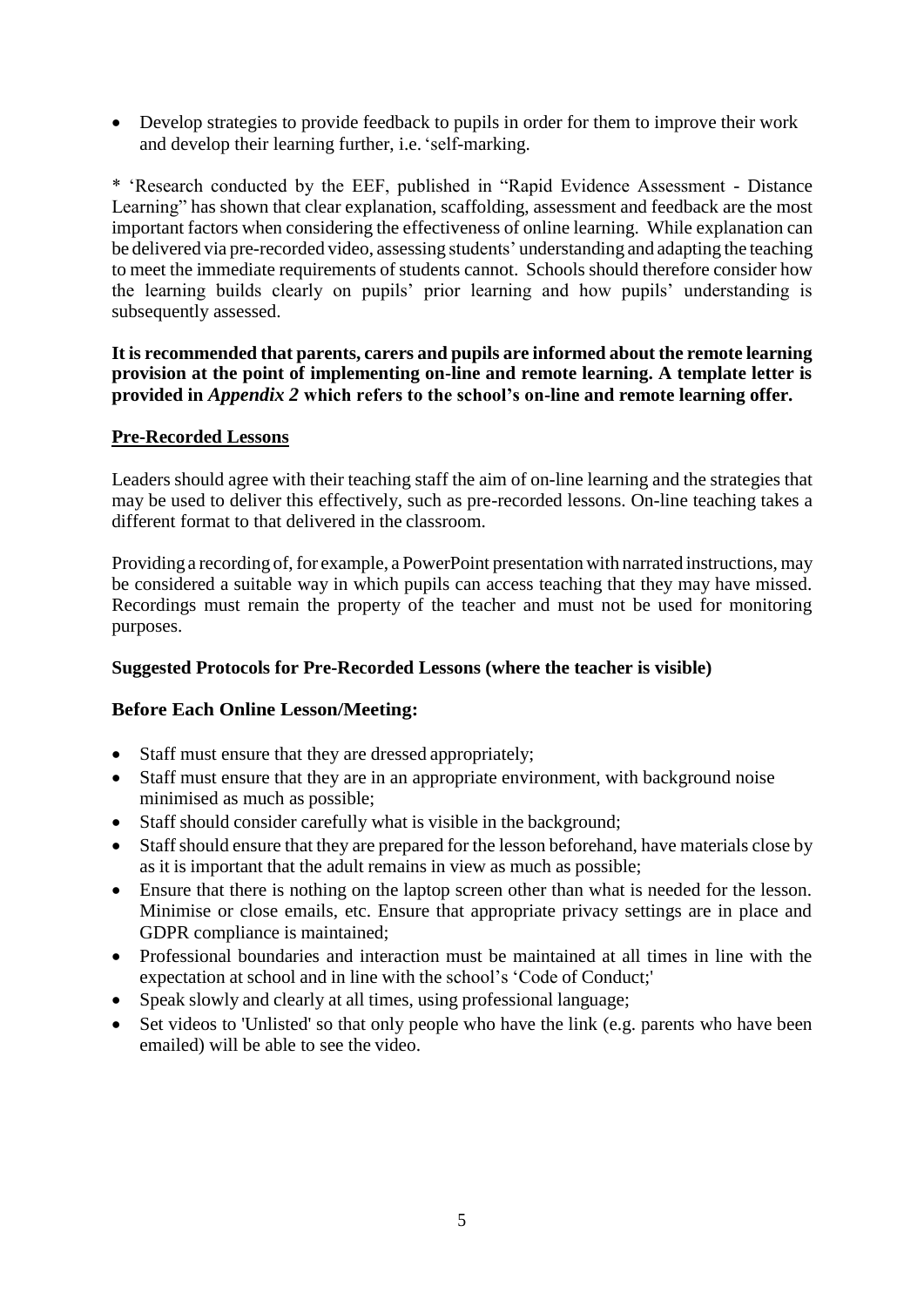# <span id="page-7-0"></span>**'Live' Teaching**

### **The Local Authority does not expect schools to deliver live-streamed lessons.**

Schools who have agreement with their teachers to deliver 'live' lessons should have agreed a consistent approach to delivery. In agreeing the consistent approach, the following needs to be taken into consideration:

- Teachers do not have to appear on screen;
- Consideration should be given to the number of hours teachers, support staff and pupils spend on screen. Such decisions will be based on the age and stage of pupils. Decisions should not add to staff workload and be in agreement withstaff;
- How many pupils are be able to access the lessons when they are live and is alternative interaction and instruction required;
- Access to technology not all pupils will have access to technology at given times of the day (there may only be one shared device in a household);
- Timing of the lessons if lessons are to be delivered online, consideration should be given to the timing of the lessons, preferably during the hours of the school day. Some pupils may not be able to access online teaching at the time of delivery;
- Pupil expectations- ensure students/pupils are aware of expectations when delivering live video lessons (Appendix  $3)^4$ ;

# <span id="page-7-1"></span>**Advice to Parents and Carers**

Schools should consider sources of advice signposted on newsletters and/or their website. The following sources of advice alert parents and carers about online safety.

- [Internet](https://www.internetmatters.org/?gclid=EAIaIQobChMIktuA5LWK2wIVRYXVCh2afg2aEAAYASAAEgIJ5vD_BwE) matters for support for parents and carers to keep their children safe online
- [London Grid for Learning](http://www.lgfl.net/online-safety/) for support for parents and carers to keep their children safe online
- [Net-aware](https://www.net-aware.org.uk/) for support for parents and careers from the NSPCC
- [Parent](https://parentinfo.org/) info for support for parents and carers to keep their children safe online
- [Thinkuknow](http://www.thinkuknow.co.uk/) for advice from the National Crime Agency to stay safe online
- [UK Safer Internet Centre](https://www.saferinternet.org.uk/advice-centre/parents-and-carers) advice for parents and carers
- [https://www.gov.uk/government/publications/coronavirus-covid-19-online-education](https://www.gov.uk/government/publications/coronavirus-covid-19-online-education-resources)[resources-](https://www.gov.uk/government/publications/coronavirus-covid-19-online-education-resources) *Online educationalresources*forschools and parentsto help children to learn at home during *the coronavirus* (*COVID*-*19*) outbreak.
- <https://www.thenational.academy/> access to lessons and activities for pupils

<sup>• &</sup>lt;sup>4</sup> Schools should revising their behaviour policy to take this into account during the COVID-19 pandemic. This may be an additional paragraph/statement added to the front of the document so that expectations are clear to everyone involved in the delivery of the policy;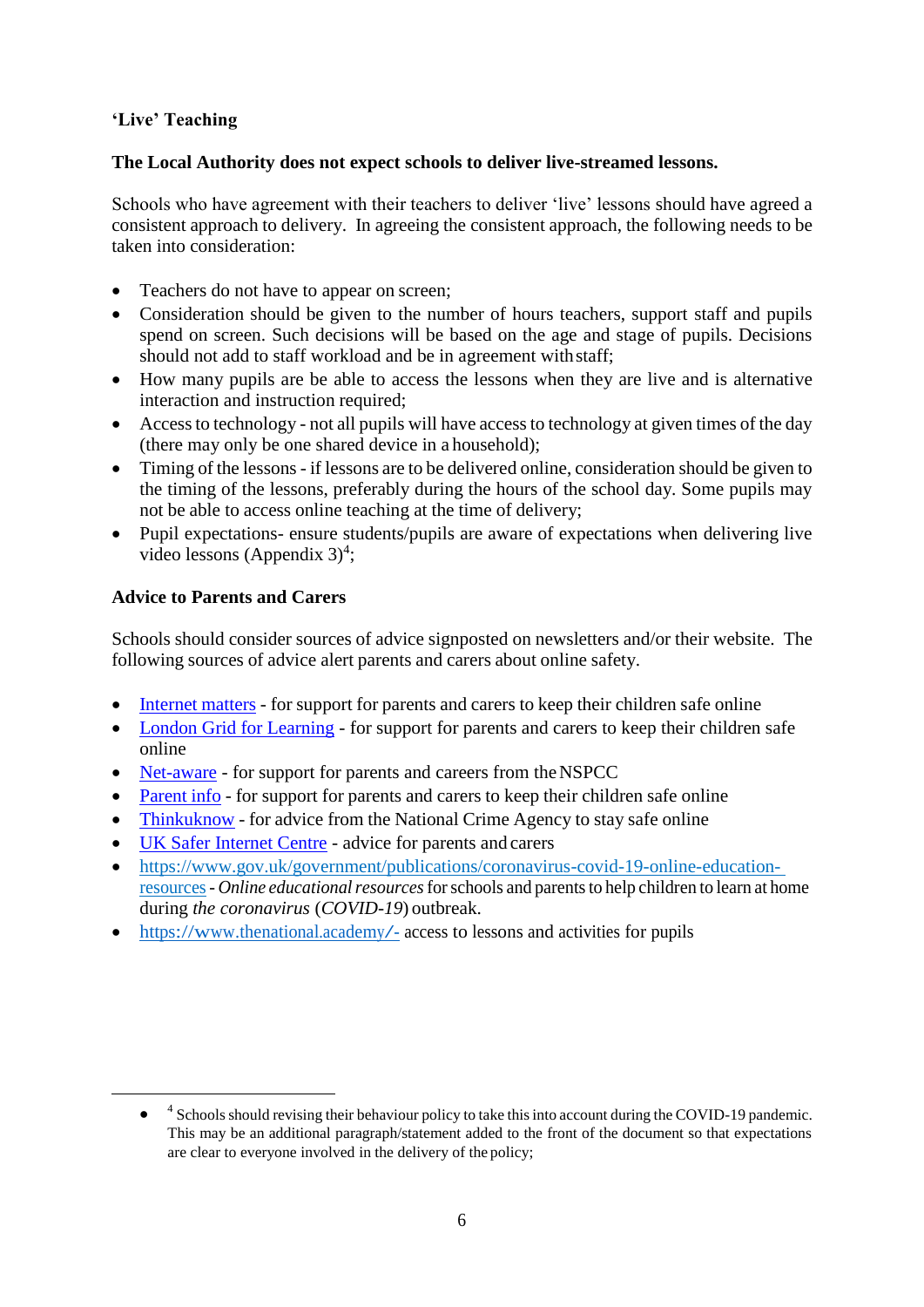### <span id="page-8-0"></span>**Preparing for transition post 16 and post 18 - home learning/blended learning opportunities**

The *'Log On, Move On' Careers Gateway* is aimed at young people aged 13-19 and their parent/carers to prepare for post-16 and post-18 transitions. The independent website has general information about post-16 and post-18 opportunities and provision available in the local area. There is a suite of e-learning resources contained in the information pages, giving young people the opportunity to explore, for example, virtual work experience and local labour market information. Young people can work through the employer endorsed Employability Skills Passport, create a CV and apply for education, training and apprenticeship opportunities. School staff can monitor their pupils' work and their intended destinations. Visit work and their intended destinations. Visit [https://www.logonmoveon.co.uk/f](https://www.logonmoveon.co.uk/)or more information or contact [esp.team@eastriding.gov.uk](mailto:esp.team@eastriding.gov.uk) for a demonstration.

#### **Glossary**

DfE - Department for Education ER - East Riding DSL - Designated Safeguarding Lead DDSL - Designated Deputy Safeguarding Lead ERSCP-EastRidingSafeguardingChildrenPartnership GDPR - General Data Protection Regulations KCSiE - Keeping Children Safe in Education LA - Local Authority SENCO - Special Educational Needs Coordinator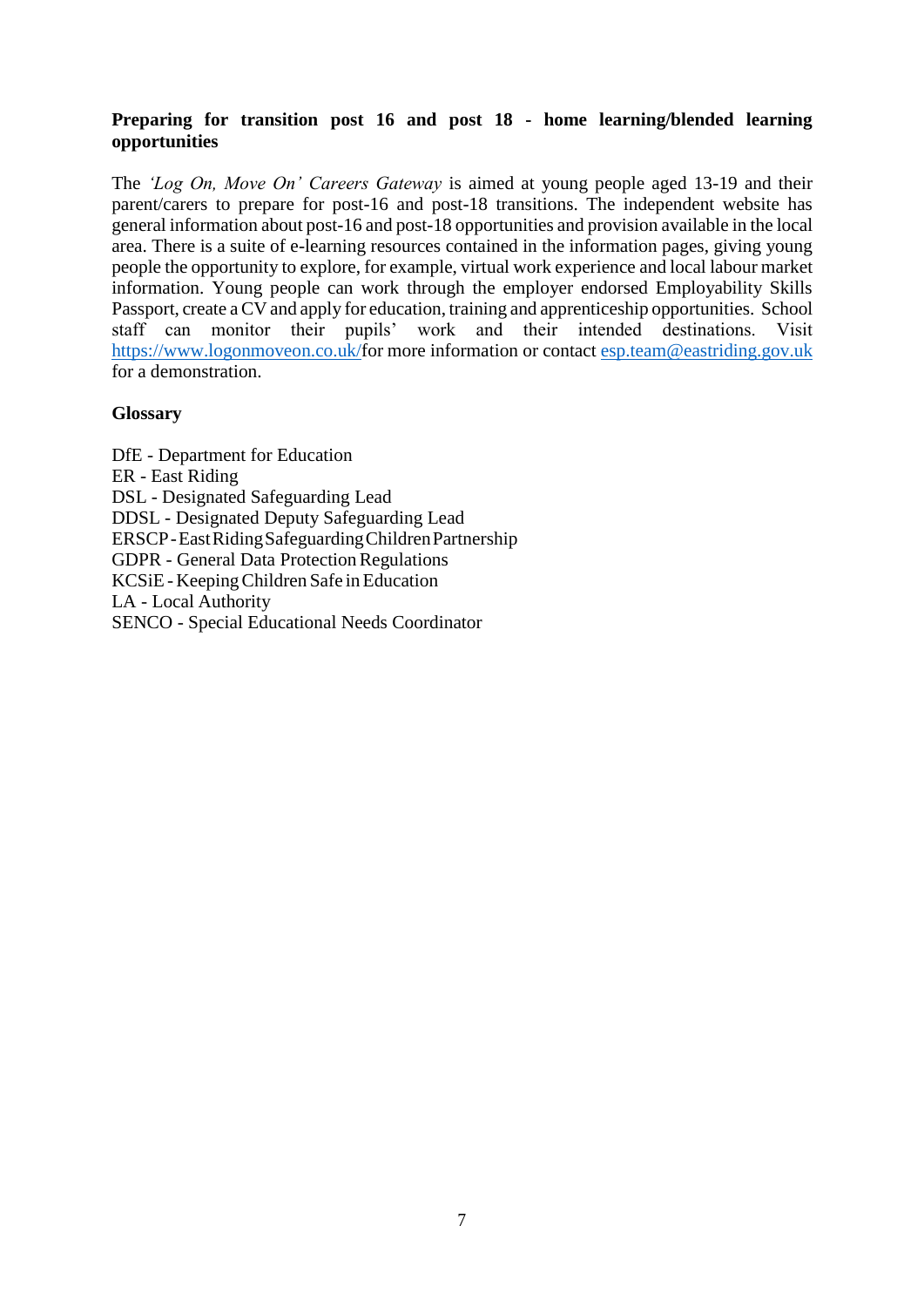# *Appendix 1*

# <span id="page-9-0"></span>**Remote Learning Plan**

Longcroft School & Sixth Form has developed the following plan. This plan offers remote learning opportunities whilst also acknowledging that some households have limited access to devices and would require hard-copies of work and resources.

This plan will be applied in the following instances:

- 1. An individual is self-isolating because of a positive test within the household;
- 2. A group of children are self-isolating because of a case of coronavirus in the bubble;
- 3. A whole bubble, cohort or school is self-isolating because of an outbreak of coronavirus.

The plan complies with the expectations and principles outlined in the DFE document [Guidance](https://www.gov.uk/government/publications/actions-for-schools-during-the-coronavirus-outbreak/guidance-for-full-opening-schools#res) [for Full Opening of](https://www.gov.uk/government/publications/actions-for-schools-during-the-coronavirus-outbreak/guidance-for-full-opening-schools#res) Schools.

#### **Software and Online Platforms**

Within all plans, teachers will set appropriate work in-line with our current curriculum, primarily supplemented by a range of resources provided via the 'My Learning' portal.

Parents will remain in contact with the school by text or email with their Care and Achievement Co-**Ordinator** 

Contact details below

- Year 7 Miss Keith 07425 897509. [olivia.keith@longcroft.eriding.net](mailto:olivia.keith@longcroft.eriding.net)
- Year 8 Mr Tong 07810 416081.: [graham.rong@longcroft.eriding.net](mailto:graham.rong@longcroft.eriding.net)
- Year 9 Mrs Ellis 07900 394085. [annette.ellis@longcroft.eriding.net](mailto:annette.ellis@longcroft.eriding.net)
- Year 10 Miss Bridgwater 07342 342858. [bethany.bridgwater@longcroft.eriding.net](mailto:bethany.bridgwater@longcroft.eriding.net) or Mr Devall 07827 587483. [john.devall@longcroft.eriding.net](mailto:john.devall@longcroft.eriding.net)
- Year 11 Mrs Brady 07388 722751. [kay.brady@longcroft.eriding.net](mailto:kay.brady@longcroft.eriding.net)
- Sixth Form Mrs Winter 07423 568558. [joanne.winter@longcroft.eriding.net](mailto:joanne.winter@longcroft.eriding.net)
- The My Learning platform will provide remote learning for pupils, with work being set by teachers within the school. The online lessons offer a recorded taught session so that the children can access physical teaching from a teacher they know and then access work relating to that lesson within the same platform.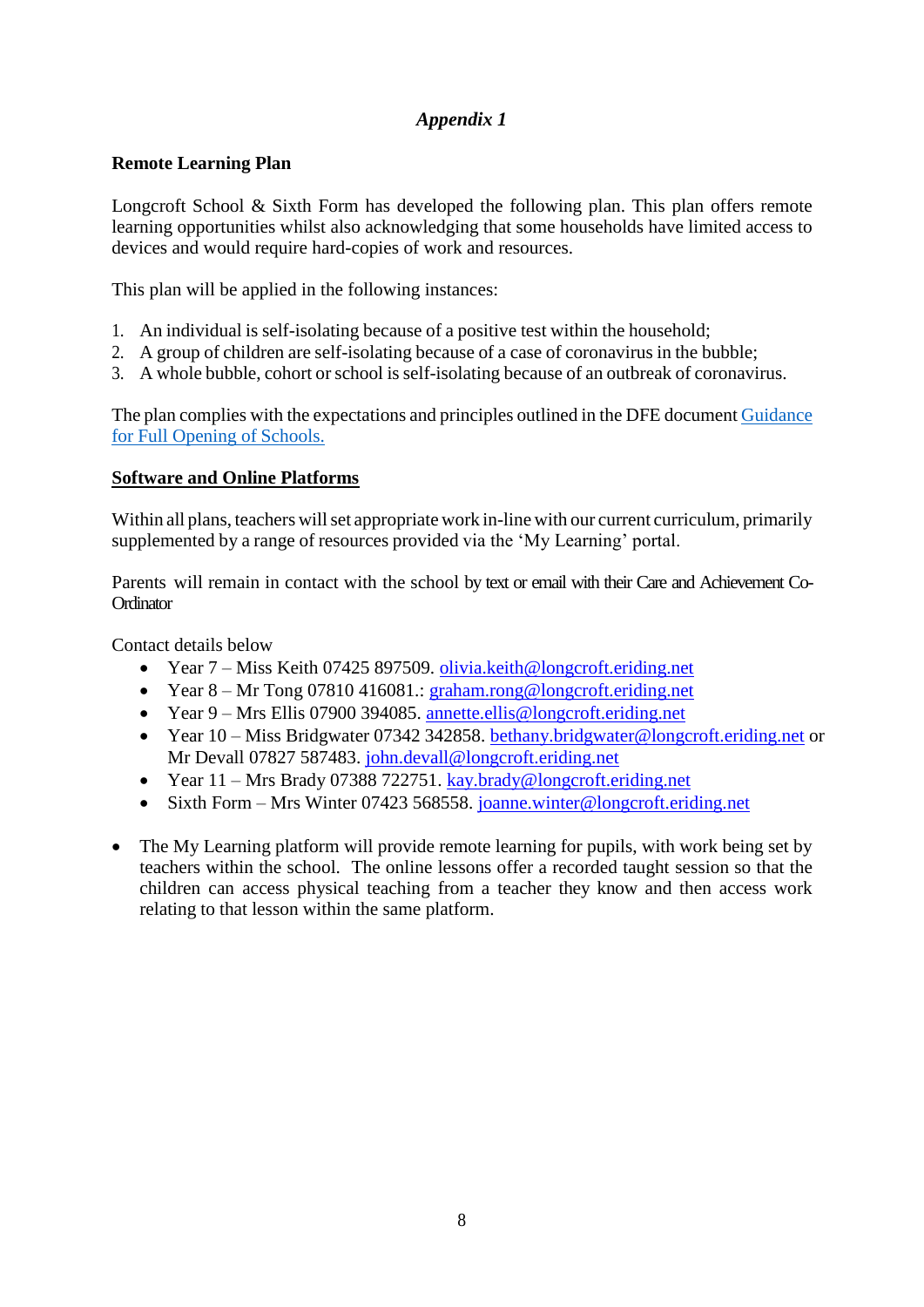**In the event of any form of isolation and loss of learning caused by Coronavirus, parents and carers must understand that engagement in home learning is compulsory, as is the expectation that Longcroft School makes that provision available and accessible to all. However, if children themselves are too ill to attend then they should** *not* **be expected to engage in home learning. Parents and carers need to also understand that it could also be the class teacher who falls ill and that the school will do their best to continue with the remote learning provision.**

In preparation for home-learning, parents and children need to receive logins and passwords via email and letter for the home learning platforms.

#### **Worksheets and Practical Resources**

If a child is isolated from school i.e. the child is sent home from school to either receive a test or self-isolate as someone in the household is being tested Children will have immediate opportunity to continue their learning. This is also uploaded onto ShowMyHomework and through the MyLearning Platform which can be accessed through the front page of the schools website.

#### **Remote Learning**

The initial response to any isolation will be to provide children with home learning materials (this might need to be delivered). This is also uploaded onto ShowMyHomework and also through the MyLearning Platform which can be accessed through the front page of the school's website.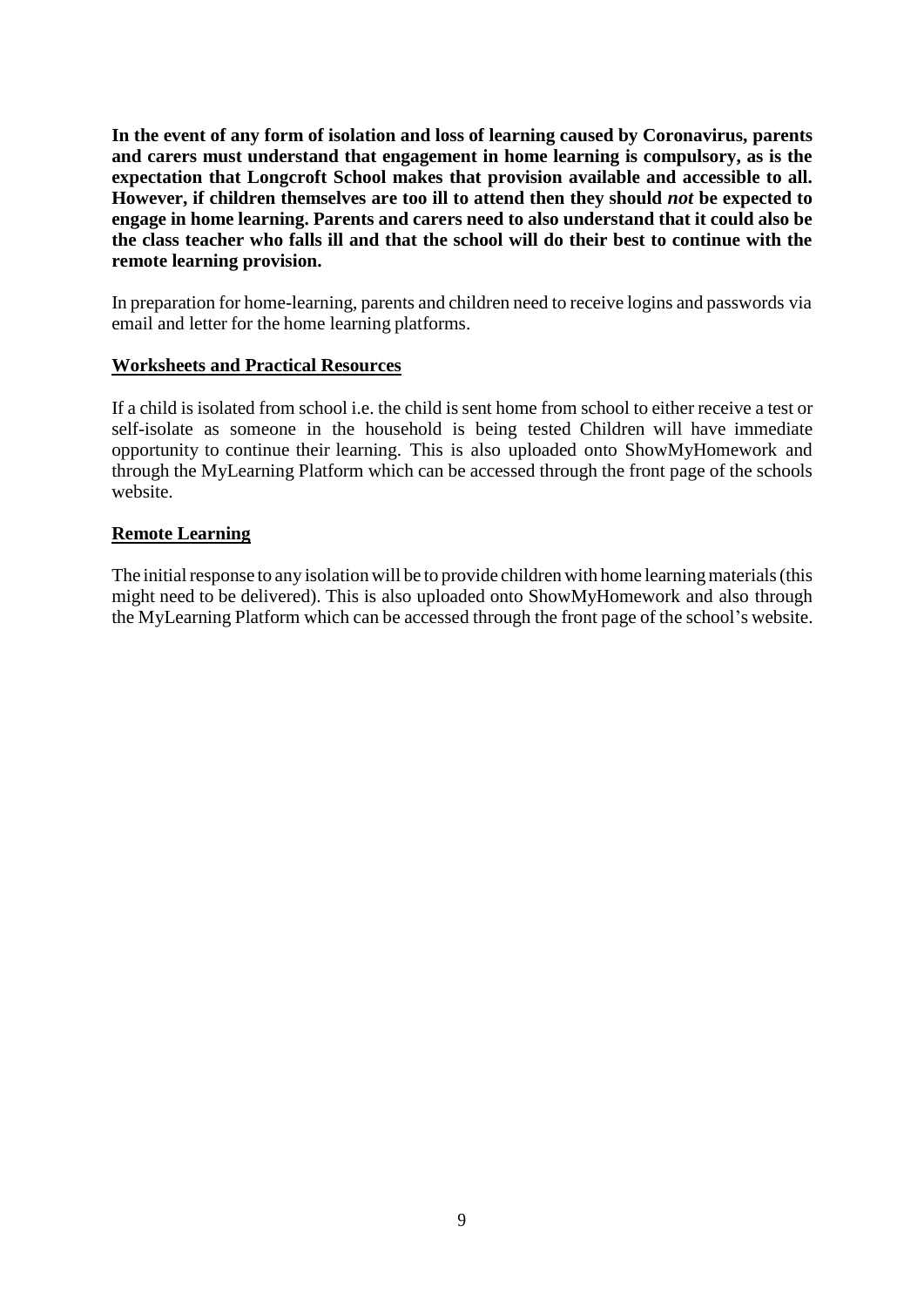| <b>EXAMPLE TIERED PLAN FOR REMOTE LEARNING</b>                                                                                                                                                                                                   |                                                                                                                                                                                                                 |  |  |
|--------------------------------------------------------------------------------------------------------------------------------------------------------------------------------------------------------------------------------------------------|-----------------------------------------------------------------------------------------------------------------------------------------------------------------------------------------------------------------|--|--|
| <b>Pupil needs to isolate because someone in their household is symptomatic or tests positive</b>                                                                                                                                                |                                                                                                                                                                                                                 |  |  |
| <b>Ongoing Support</b>                                                                                                                                                                                                                           | Safeguarding/SEND                                                                                                                                                                                               |  |  |
| The Class teacher will upload learning materials under the 'My Learning Platform' and which can<br>be accessed via link the school website and also to ShowMyHomework. This will also be emailed<br>to the email address provided to the school. | School office to contact parents to ensure a test has been taken and to make sure that parents know to<br>communicate test results to the school immediately it is received.                                    |  |  |
| If teaching input is required for core lessons, the online learning platforms/software named<br>above will be used and parents will be directed to the appropriate links within the learning                                                     | If child is entitled to benefit-related FSM ensure food is made available. This will be checked by the school<br>office.                                                                                        |  |  |
| packs.                                                                                                                                                                                                                                           | If child is vulnerable in any way, the DSL will ensure that appropriate agencies are notified and arrange for<br>regular safe and well-being checks via a phone call from the DSL (record using school system). |  |  |
|                                                                                                                                                                                                                                                  | If a child does not engage, the school will call the parents to discuss obstacles and support.                                                                                                                  |  |  |

| A group of pupils are self-isolating because of a case of coronavirus in their class bubble                                                                                                                                                      |                                                                                                                                                                                                                     |  |  |
|--------------------------------------------------------------------------------------------------------------------------------------------------------------------------------------------------------------------------------------------------|---------------------------------------------------------------------------------------------------------------------------------------------------------------------------------------------------------------------|--|--|
| <b>Ongoing Support</b>                                                                                                                                                                                                                           | Safeguarding/SEND                                                                                                                                                                                                   |  |  |
| The Class teacher will upload learning materials under the 'My Learning Platform' and which can<br>be accessed via link the school website and also to ShowMyHomework. This will also be emailed<br>to the email address provided to the school. | School office to contact parents to ensure a test has been taken and to make sure that parents know to<br>communicate test results to the school immediately it is received.                                        |  |  |
| If teaching input is required for core lessons, the online learning platforms/software named<br>above will use used and parents will be directed to the appropriate links within the learning                                                    | If children are entitled to benefit-related FSM ensure food is made available. This will be checked by the<br>school office.                                                                                        |  |  |
| packs.                                                                                                                                                                                                                                           | If any child is vulnerable in any way, the DSL will ensure that appropriate agencies are notified and arrange<br>for regular safe and well-being checks via a phone call from the DSL (record using school system). |  |  |
|                                                                                                                                                                                                                                                  | Those not engaging with home learning are to receive a phone call from a member of SLT to discuss the<br>obstacles and support.                                                                                     |  |  |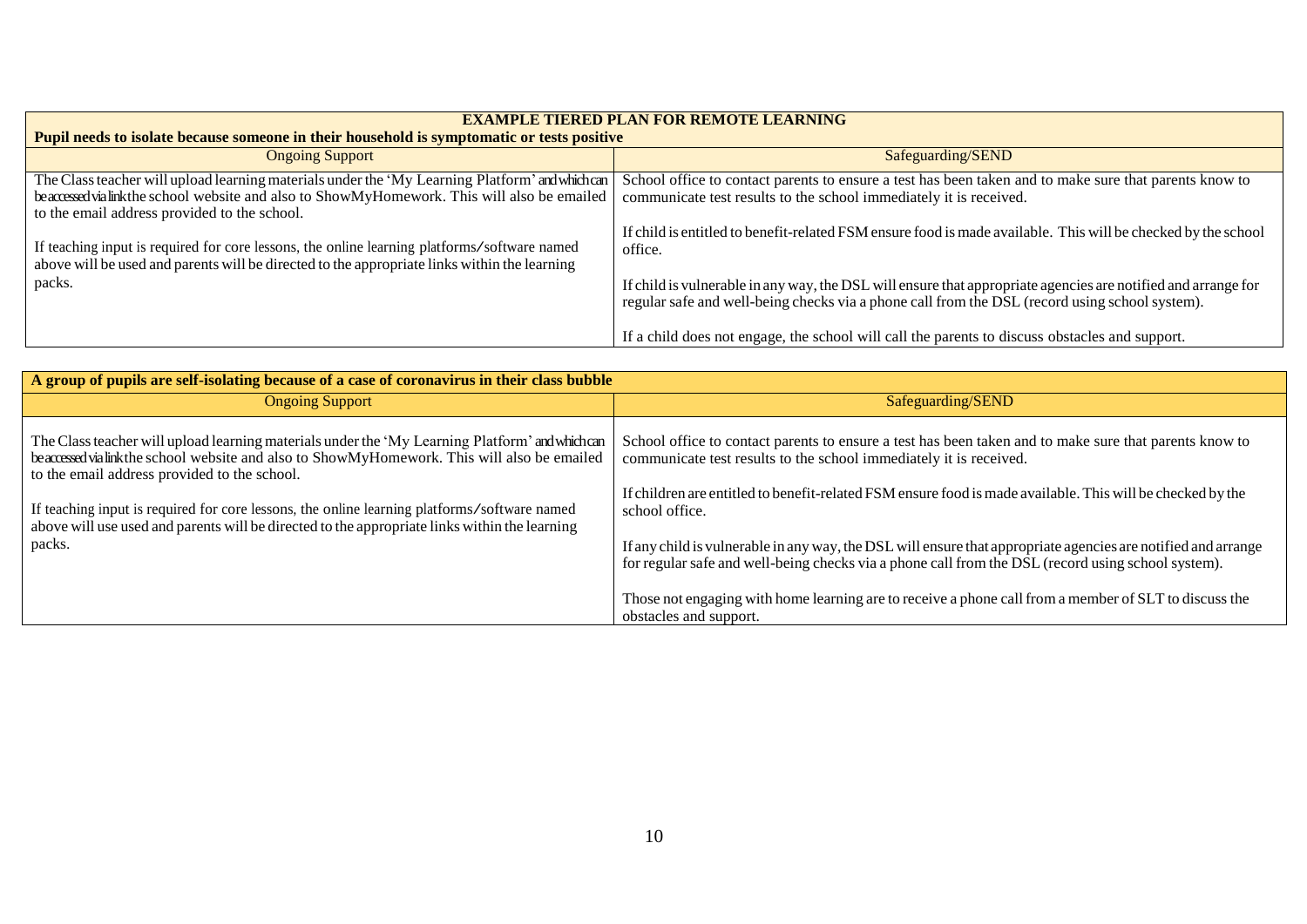| A whole bubble/cohort of children is isolating because of an outbreak of coronavirus                                                                                                                                                                                                                                                                                                                                                                                                                                                                                                                                                                                                                                                                                                                             |  |  |  |
|------------------------------------------------------------------------------------------------------------------------------------------------------------------------------------------------------------------------------------------------------------------------------------------------------------------------------------------------------------------------------------------------------------------------------------------------------------------------------------------------------------------------------------------------------------------------------------------------------------------------------------------------------------------------------------------------------------------------------------------------------------------------------------------------------------------|--|--|--|
| Safeguarding/SEND                                                                                                                                                                                                                                                                                                                                                                                                                                                                                                                                                                                                                                                                                                                                                                                                |  |  |  |
| School office to contact parents to ensure a test has been taken and to make sure that parents know to<br>communicate test results to the school immediately it is received.<br>If children are entitled to benefit-related FSM ensure food is made available. School will also contact the<br>Food bank who can arrange packs to be delivered to the homes.<br>If any child is vulnerable in any way, the Lead DSL will ensure that appropriate agencies are notified and<br>arrange for regular safe and well-being checks via a phone call from the DSL (record using school system).<br>Those not engaging with home learning are to receive a phone call from a member of staff to discuss the<br>obstacles and the support needed by the family. This could then be followed up by calls from SLT if there |  |  |  |
|                                                                                                                                                                                                                                                                                                                                                                                                                                                                                                                                                                                                                                                                                                                                                                                                                  |  |  |  |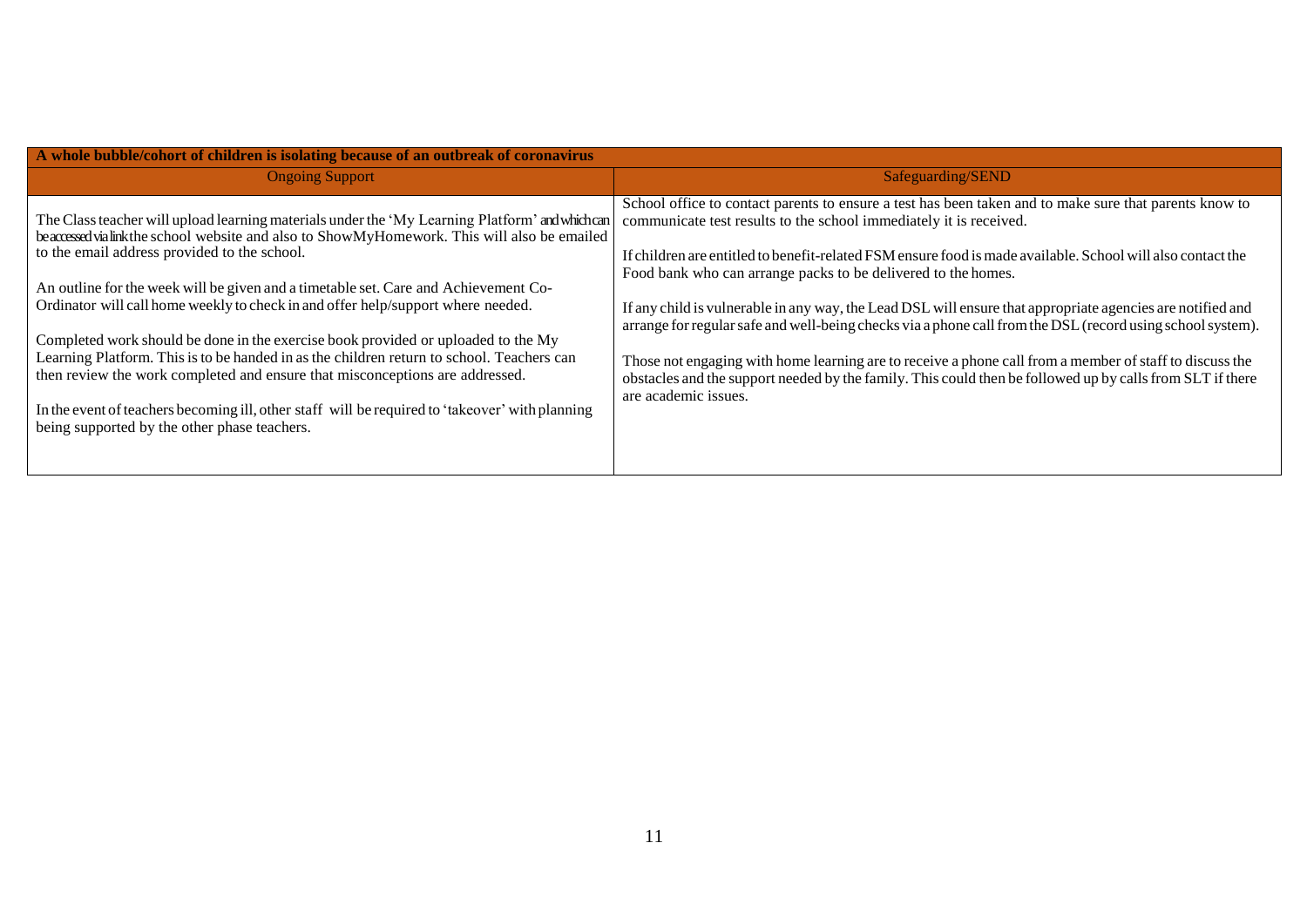# *Appendix 2*

### <span id="page-13-0"></span>**Template Letter to Parents and Carers in the case of Self-Isolation**

Dear Parent/Carer

We would like to share with you the ways in which your child will be able access work to support their learning during the period of time that they will not be at school.

As a [school/department/phase], work will be posted on [insert website/learning platform] by [enter time and frequency, *for example: the end of every school day* or *on the Friday before the week work commences*].

Work can be accessed through [insert details how parents access the work].

In addition to work provided by your child's teacher, additional programmes and websites to support your child's learning are [Insert online programs available for pupils here or format of the work or subject specific information].

*[\*wording if delivering online lessons]* We recommend that parents and carers are within earshot of lessons to support children with any technical difficulties and to support any follow up work. However, parents and carers are not allowed to participate in lessons. If a teacher feels that interactions are inappropriate or preventing lessons from being taught, they may terminate the lesson. Please email the school *[email address]* giving consent for your child to take part in online lessons.

If you experience any difficulties accessing the work on-line, please contact [insert contact information].

Yours sincerely